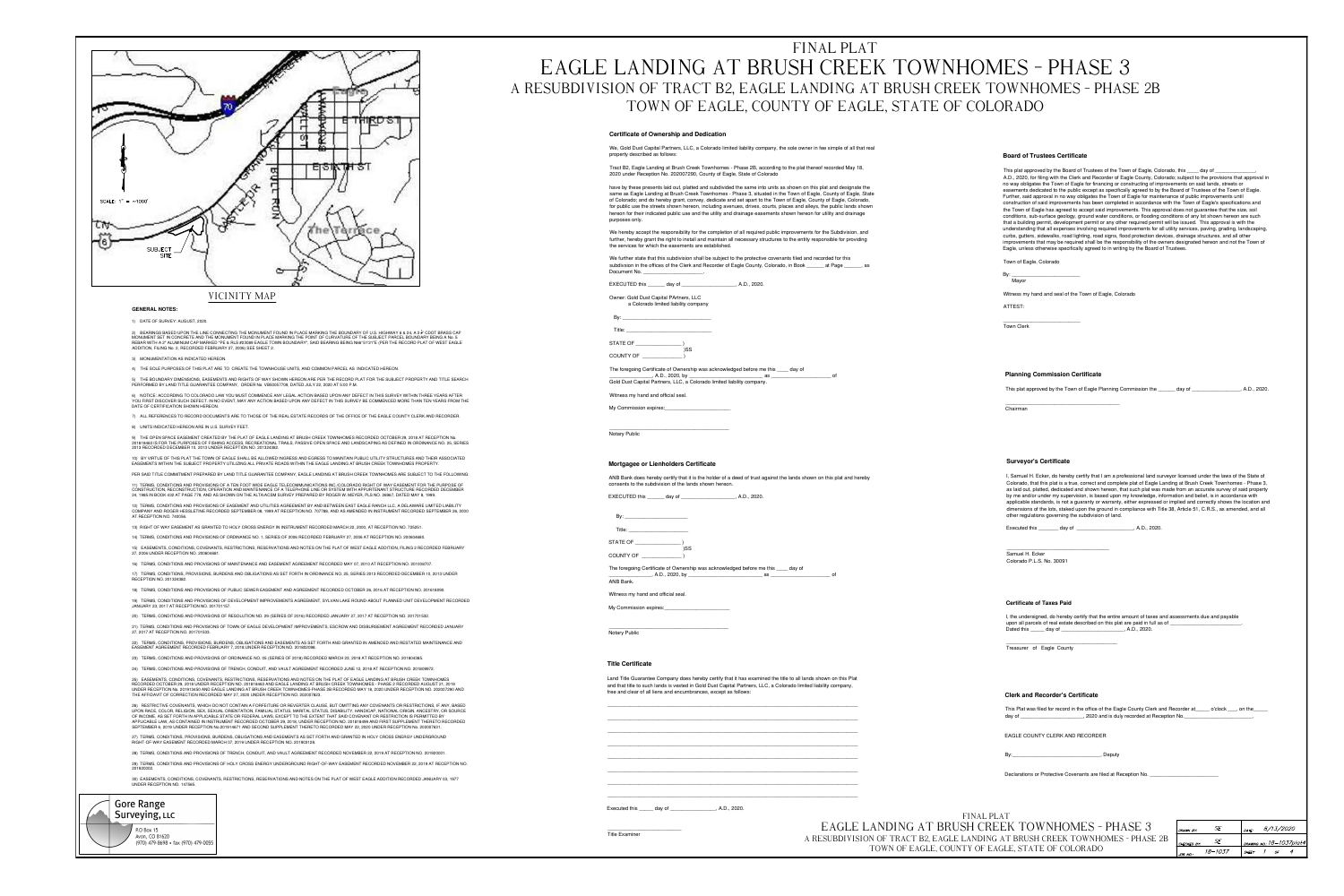![](_page_1_Figure_0.jpeg)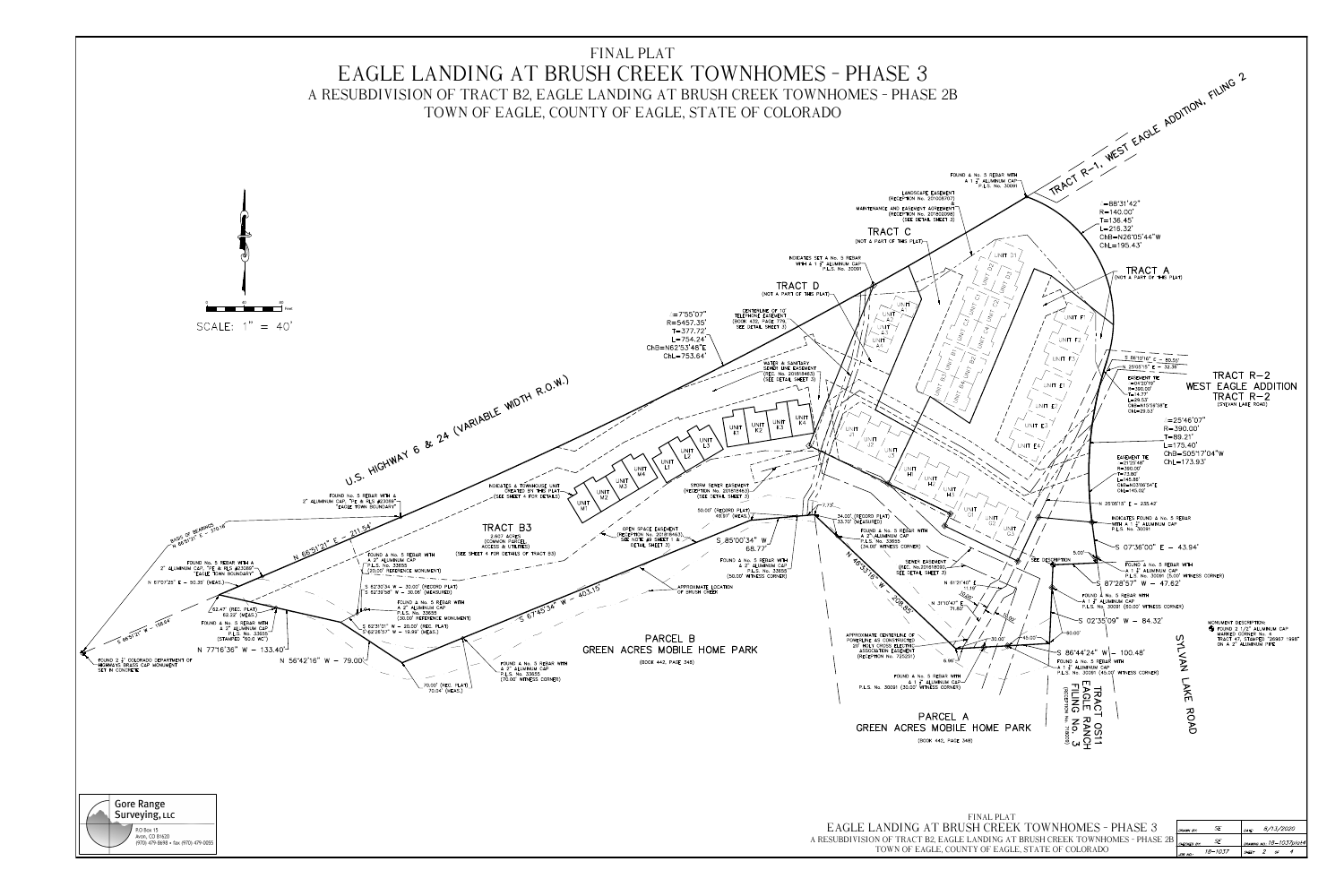![](_page_2_Figure_0.jpeg)